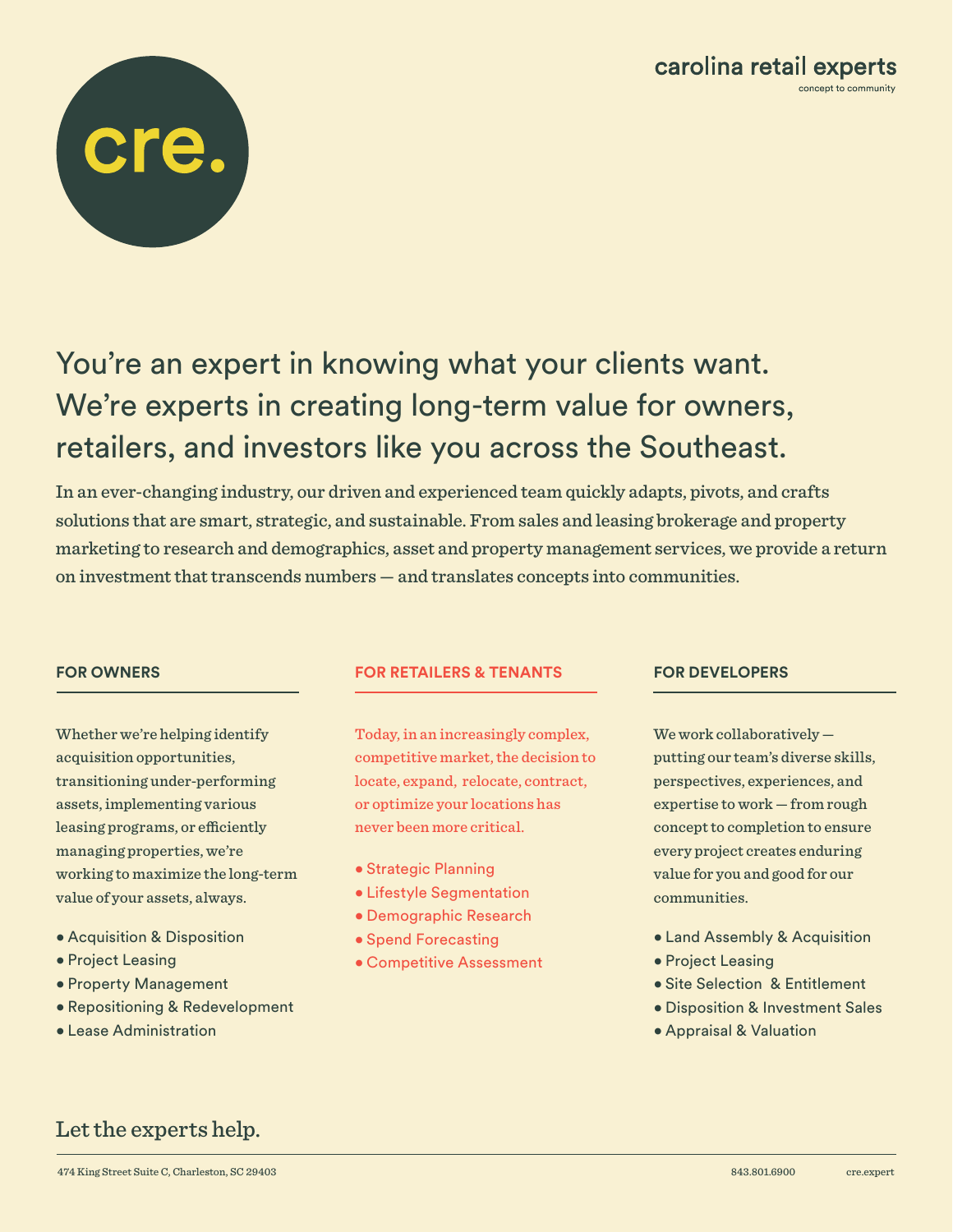# our reach

While our experience spans the U.S., the majority of our clients are in the Carolinas and Georgia, and we're proudly headquartered in Charleston, South Carolina.

We bring energy, enthusiasm, and expertise into every interaction. And, we're committed to always making the right deal, at the right time, for the right reason. In an industry where too many people focus on quantity, we remain focused on the quality and sustainability of livelihoods and communities.



#### **TO BE AN EXPERT IS TO BE OPEN TO NEW EXPERIENCES.**

We embrace innovation and iteration, relentless in our desire for knowledge — and we put it all to work to create value for our clients and good for our communities. We love what we do, because for us, commercial real estate is much more than buildings and storefronts. It's about helping businesses find a place where they can connect with their people, nurturing and maintaining healthy, growing relationships.

# Let the experts help.

474 King Street Suite C, Charleston, SC 29403 843.801.6900 cre.expert

# carolina retail experts

concept to community

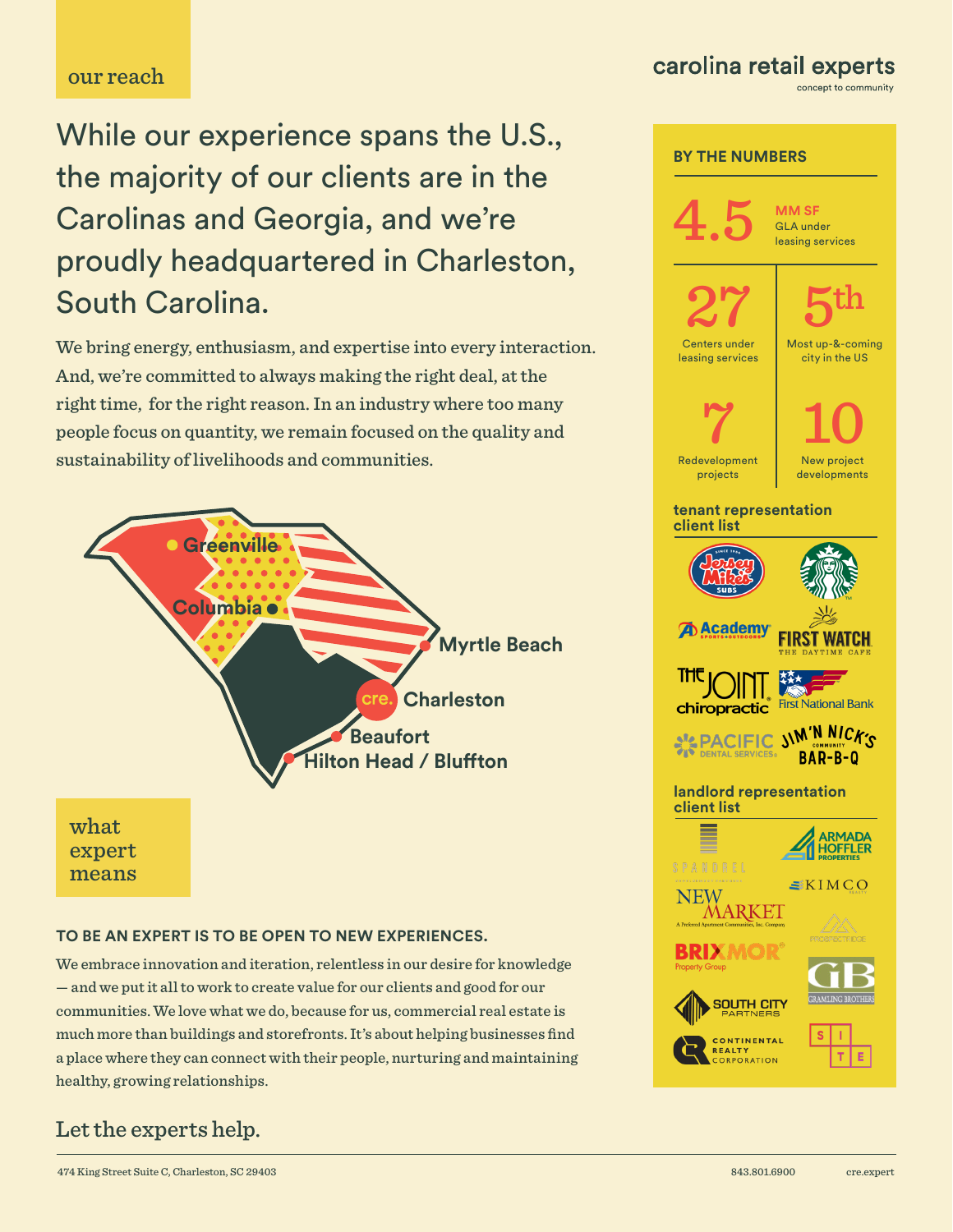# carolina retail experts concept to community

# meet the experts



**JOHN ORR, CCIM PRESIDENT, BROKER-IN-CHARGE**

John is the President and Broker-InCharge managing the retail services platform and day to day operations in the Charleston headquarters of the Carolina Retail Experts. He has successfully completed over 6 million square feet of retail transactions including leases, acquisitions, dispositions and build-to-suit development. As a Carolina Retail Expert, he specializes in the creation of value by executing retail commercial real estate strategies for property owners, retailers and investors throughout the Southeast.



**ELYSE WELCH, CCIM PARTNER**

Elyse is a Partner specializing in Tenant Services of international and national retail brands. She serves marquee and best-in-class retailers to devise custom market strategies across the Carolinas that maximize market share, out-position the competition, and maximize sales volumes. As a Carolina Retail Expert, she executes customized retailer expansion plans that are smart, strategic, and sustainable that create value for our clients and good for our neighbors.



**LINDSEY HALTER, CCIM PARTNER**

into communities. Lindsey is a Partner specializing in Landlord services for investment-grade shopping centers. Lindsey believes retail is much more than buildings and storefronts, it's about helping businesses find a place where they can connect with their people. As a Carolina Retail Expert, her attention to the smallest details in creating targeted and synergistic merchandising mixes maximizing investment returns that transcend the numbers by translating concepts



## **KATHY GODWIN RETAIL SERVICES COORDINATOR**

Kathy is responsible for coordinating the Carolina Retail Experts' Landlord portfolio by managing the property listings, assisting in reporting functions and providing superior customer service to clients. Her organization, attention to detail, and adaptable approach to her role compliments the team environment. .



### **HAYLEY SALTFORD MARKETING DIRECTOR**

Hayley is responsible for creating all marketing collateral, including real estate committee packages, market analysis and property tour material. She also manages social media and the website. Her passions for creativity and community drive her work with the CRE team.



### **PAULA STRICKLAND RETAIL SERVICES COORDINATOR**

Paula Strickland is responsible for prospecting, redlining documents, and researching demographic information, and much more. She has years of experience coordinating transactions, and managing deal processes with diverse skills and a collaborative approach.



**EDNA AMPARAN-OCHOA OPERATIONS MANAGER**

Edna is responsible for all administrative operations ensuring the smooth operational procedures of the Carolina Retail Experts. Her passion for servitude helps her learn and adapt quickly to provide support for the CRE team and its clients.

See what the experts can do for your business.